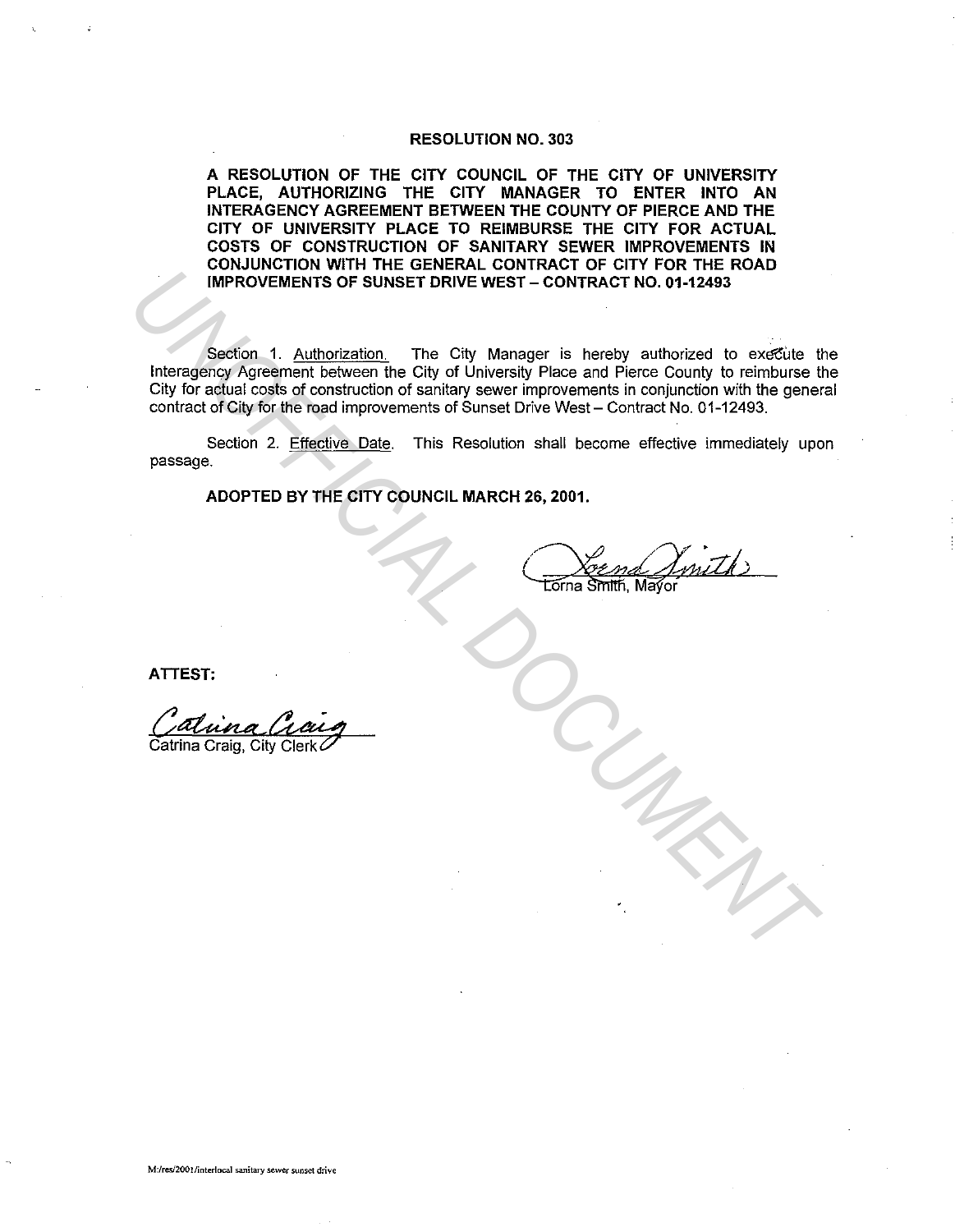## **INTERAGENCY AGREEMENT BETWEEN THE COUNTY OF PIERCE AND THE CITY OF UNIVERSITY PLACE TO REIMBURSE THE CITY FOR ACTUAL COSTS OF CONSTRUCTION OF SANITARY SEWER IMPROVEMENTS IN CONJUNCTION WITH THE GENERAL CONTRACT OF CITY FOR THE ROAD IMPROVEMENTS OF SUNSET DRIVE WEST - CONTRACT NO. 01-12493**

WHEREAS, the City has completed engineering design for a request for bids for roadway and related improvements to Sunset Drive West within the City; and

WHEREAS, the City is requesting bids for the undertaking of the Sunset Drive West roadway improvements and has included related sanitary sewer utility improvements in Schedule C of their bid documents; and ,

WHEREAS, the County operates a sanitary sewer utility franchise agreement within the City of University Place; and

WHEREAS, the County has completed the engineering drawings for the sanitary sewer utility improvements to Sunset Drive West as shown in Exhibit "B"; and

WHEREAS, the City and the County agree that it is cost effective and beneficial to residents of the City to install sewer improvements in conjunction with roadway improvements;

NOW THEREFORE, the contracting parties agree as follows:

**1.** County will Reimburse City for Installation of Sewers. In exchange for the City including the sewer improvements in its contract for roadway improvements, the County will reimburse the City for the actual construction costs of the sanitary sewer utility improvements including pipes, related appurtenances and as-built surveying constructed in accordance with the County's Standard Specifications, together with state sales taxes thereon, subject to the maximum cost set forth in paragraph 2 below. *M* related improvements to Sunset Drive West within the City, and<br> **WHEREAS**, the City is requesting bids for the undertaking of the Sunset Drive West<br>
andway improvements and has included related anitary sewer utility im

The County will further reimburse the City for the administrative expenses of the City for the supervision and bonding of the expanded contract not to exceed ten percent (10%) of the cost of the sanitary sewer utility portion of the contract, together with state sales taxes thereon, subject to the maximum cost ceiling set forth in paragraph 2 below. All administrative expenses must be documented in writing and explicitly state how they relate to the project.

2. Maximum Reimbursement. Reimbursements by the County to the City shall not exceed the maximum sum of \$150,000. Only those expenses that are directly related to the sewer improvements described in Exhibit "A" herein will be reimbursed to the City. Expenses incurred due to unforeseen circumstances may be reimbursed upon the prior approval of the Wastewater Utility Manager, Pierce County Department of Public Works and Utilities.

 $\mathcal{L}^{\mathcal{I}}$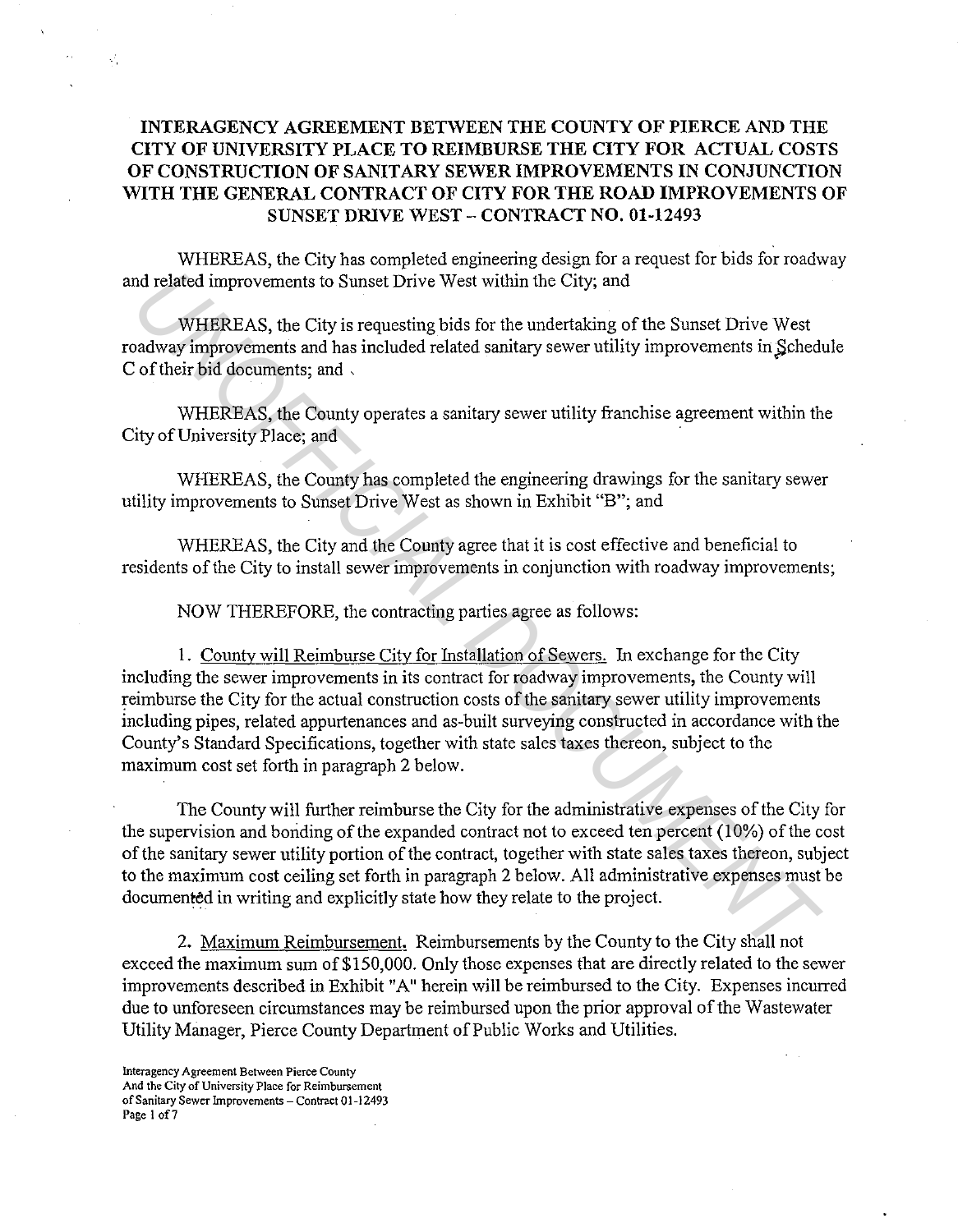3. City Responsibilities. The City shall be solely responsible for the preparation of requests for bids, bid advertising, project management, risk management, bookkeeping accounting, and data processing, construction management, engineering services, public relations, and for the actual performance of and the supervision of the general contract for road and sewer improvements.

The County will reimburse the City only upon receipt of photocopies of properly executed construction invoices related to the installation of sewer improvements received by the City from the general contractor. The County shall pay the City upon written invoices received from the City on the first business day of each month. Payment shall be made within 30 days upon each properly documented invoice, unless disputed by the County. The City shall retain all records including construction invoices for public inspection. Said records, originals thereof, shall be subject to inspection by the County upon written demand, therefore. Said records shall be retained by the City in accordance with audit requirements and records retention requirements for public agencies, and shall be retained for no less than five years from date of completion of the general contract. The City shall supply the County with any and all construction invoices, vouchers, and contract correspondence, in support of invoices for payment by reimbursement. The County will reimburse the City only upon receipt of photocopies of properly<br>contective donstruction invoices related to the installation of sever improvements received by the<br>origin of content of this thus mest of ded

4. Performance Bond. The City shall require a performance bond for the entire cost of the construction of the road improvements and the related sanitary sewer utility improvements, including change orders in dollar amount from the contractor. Performance bonds shall be extended as to duration of time. The City shall require that public funds are not expended for the execution of the work for partial performance under the general contract for construction unless construction is performed to the satisfaction of the City's supervising engineer. The City shall supply the County with a true copy of the Notice of Completion and Acceptance of Work, together with all certifications of the supervising engineer.

5. City as Sole Obligor. The parties agree that the City is the sole obligor under the general contract for construction of road improvements. The City is the sole obligor for payments to the general contractor. The County shall have no financial responsibility to the general contractor under the general contract for road improvements. The City shall be wholly responsible for the supervision of the general contract for road improvements. The County shall not be responsible for supervision of the performance of the general contract for road improvements and shall not supply labor for supervision of performance or for engineering services. The County shall have no privity of contract with the general contractor for road improvements of the City. The enforcement of job site safety rules and regulations shall be the sole responsibility of the City and its supervising engineers.

The City represents to the County that it;  $(1)$  has appropriations on hand and unexpended balances in the current fiscal year and prior fiscal years, as applicable, to defray the cost of the general contract for road improvements, and (2) has all estates in land that are required for rightof-entry on the premises, as necessary, to execute the scope of work of the general agreement **Interagency Agreement Between Pierce County** 

**And the City of University Place for Reimbursement of Sanitary Sewer Improvements - Contract 01-12493 Page 2 of7** 

 $\Delta \Sigma^{(2)}$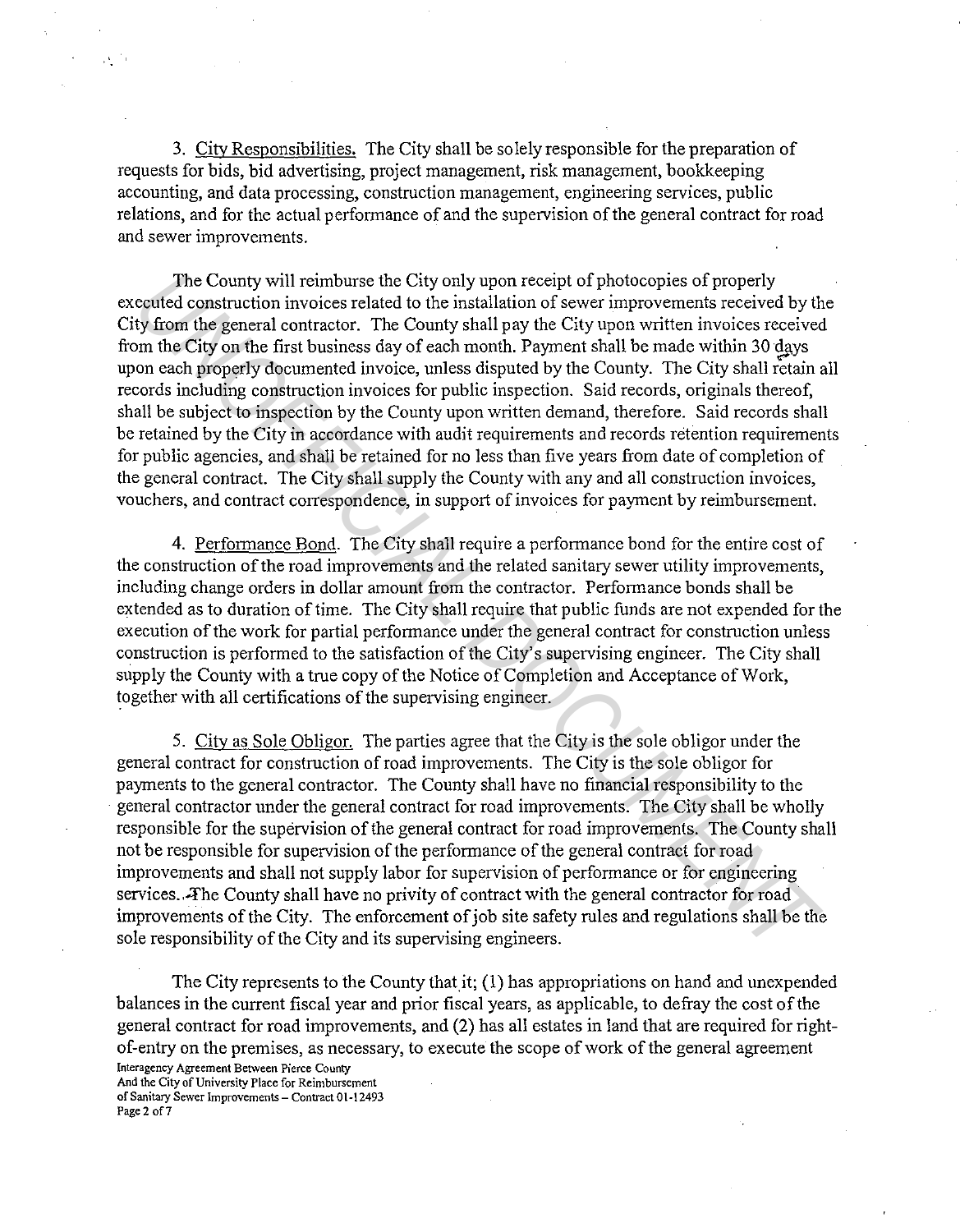road improvements, together with all related costs, and is ready and able to proceed with the general contract for road improvements as soon as an approved, valid bid is received.

6. Sales and Use Taxes. The County will pay sales and use taxes imposed on goods or services acquired hereunder, as required by law. The City must pay all other taxes including, but not limited to, Business and Occupation Tax, taxes based on the Contractor's gross or net income, or personal property to which the County does not hold title. The County is exempt from Federal Excise Tax.

7. Schedule of General Contract. Executed Addendum No. I for sanitary sewer construction shall be included with contract.

8. Defense & Indemnity Agreement. The City of University Place agrees to defend, indemnify and save, harmless the County, its appointed and elective officers and employees from and against all loss or expense, including but not limited to judgements, settlements, attorney's fees and costs by reason of any and all claims and demands upon the County, its elected or appointed officials or employees for damages because of personal or bodily injury, including death, at any time resulting therefrom sustained by any person or persons and on account of damage to property, including loss of use thereof, whether such injury to persons or damage to property is due to the negligence of the City of University Place, their subcontractors, its successor or assigns, or its or their agent, servants or employees, the County, its appointed or elected officers, employees or their agents, except only such injury or damage as shall have been occasioned by the sole negligence of the County, its appointed or elected officials or employees. *T Secheral Excise Tax.*<br>
7. <u>Sehedulc of General Contract</u>. Executed Addendum No. 1 for sanitary sewer<br>
8. <u>Defense & Indemnity Agreenent</u>. The City of University Place agrees to defend,<br>
8. <u>Defense & Indemnity Agreene</u>

It is further provided that no liability shall attach to the County by reason of entering into this contract, except as expressly provided herein.

9. Severability. If any term or condition of this Agreement or the application thereof to any person(s) or circumstances is held invalid, such invalidity shall not affect other terms, conditions or applications which can be given effect without the invalid term, condition or application. To this end, the terms and conditions of this contract are declared severable.

10. All Writings Contained Herein. This Agreement contains all the terms and conditions agreed upon by the parties. No other understandings, oral or otherwise, regarding the subject matter of this Agreement shall be deemed to exist or to bind any of the parties thereto. Any oral representation or understandings not incorporated herein are excluded. Further, any modifications of this Agreement shall be in writing and signed by both parties. Failure to comply with any of the provisions stated herein shall constitute a material breach of contract and shall be cause for termination. Both parties recognize that time is of the essence in the performance of the provisions of this Agreement. It is also agreed by the parties that the forgiveness of the nonperformance of any provisions of this Agreement does not constitute a waiver of any provisions of this Agreement.

**Interagency Agreement Between Pierce County And the City of University Place for Reimbursement of Sanitary Sewer Improvements - Contract 01-12493 Page 3 of7**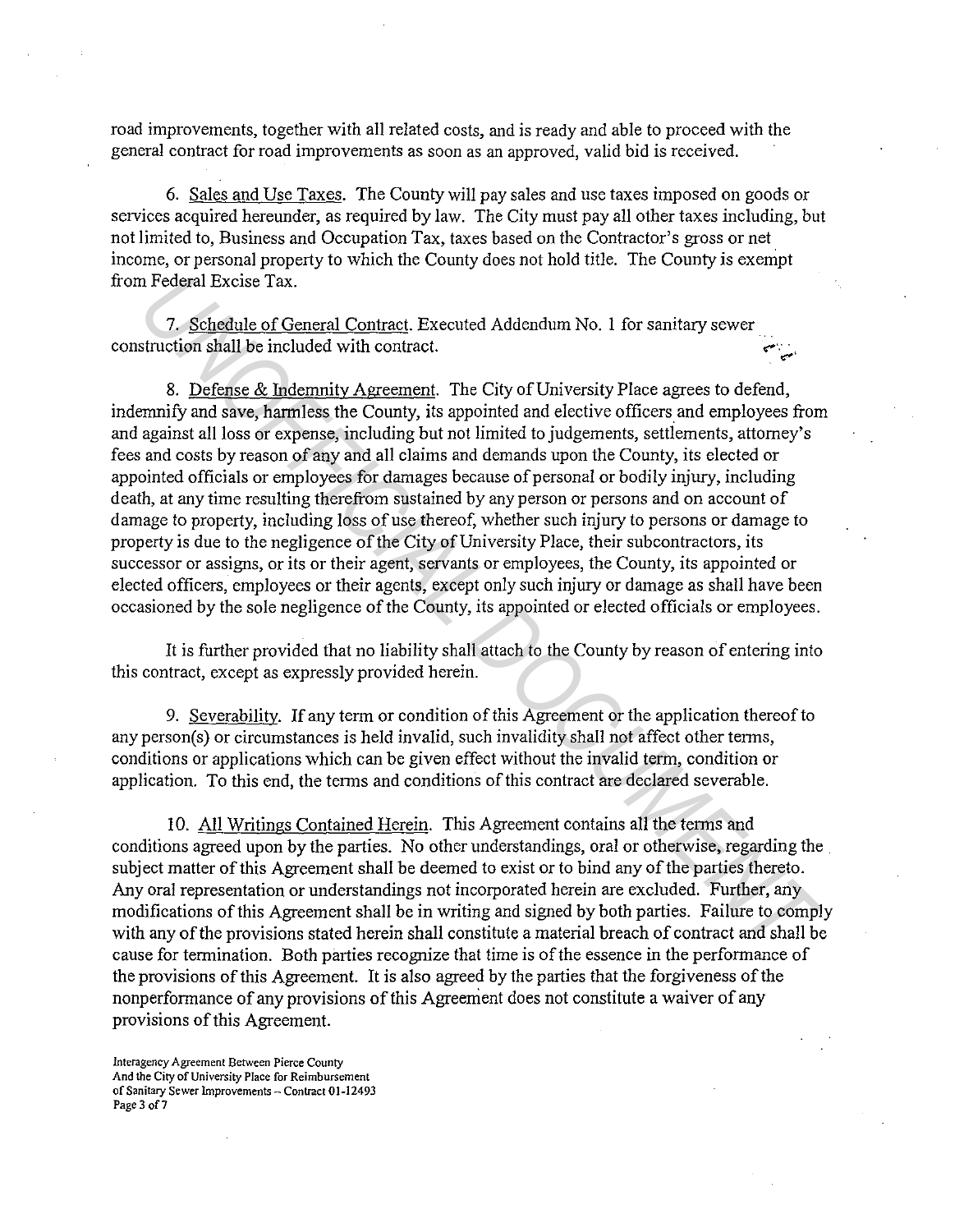11. Venue and Choice of Law. In the event that any litigation should arise concerning the construction or interpretation of any of the terms of the Agreement, the venue of such action of litigation shall be in the courts of the State of Washington in and for the County of Pierce. This Agreement shall be governed by the laws of the State of Washington.

12. Entire Agreement. This writing constitutes the entire Agreement between the parties relating to the services to be performed or materials to be furnished hereunder. No modification hereof shall be effective unless and until such modification is evidenced by writing, signed by all parties to this Agreement.

13. Miscellaneous. All covenants herein shall be conditions. Time shall be of the essence. Failure on the part of either party to enforce any provisions of the Agreement shall not be construed as a waiver or the right to compel enforcement of such provision of any other provision. The singular number of shall include the plural, and the masculine gender shall include the feminine gender and neuter gender whenever the context of this Agreement permits.  $\lambda$ reof shall be effective unless and until such modification is evidenced by writing, signed by virties to this Agreement.<br> **UNOFFICIAL DOCUMENT AND A SECT AND A SECT AND A SECT AND A SECT AND THE CONSTRANS ARE CONSTRANS AND** 

 $\sqrt{ }$  $\lambda$ 

> **Interagency Agreement Between Pierce County And the City of University Place for Reimbursement of Sanitary Sewer Improvements - Contract 01·12493 Page 4 of7**

·-"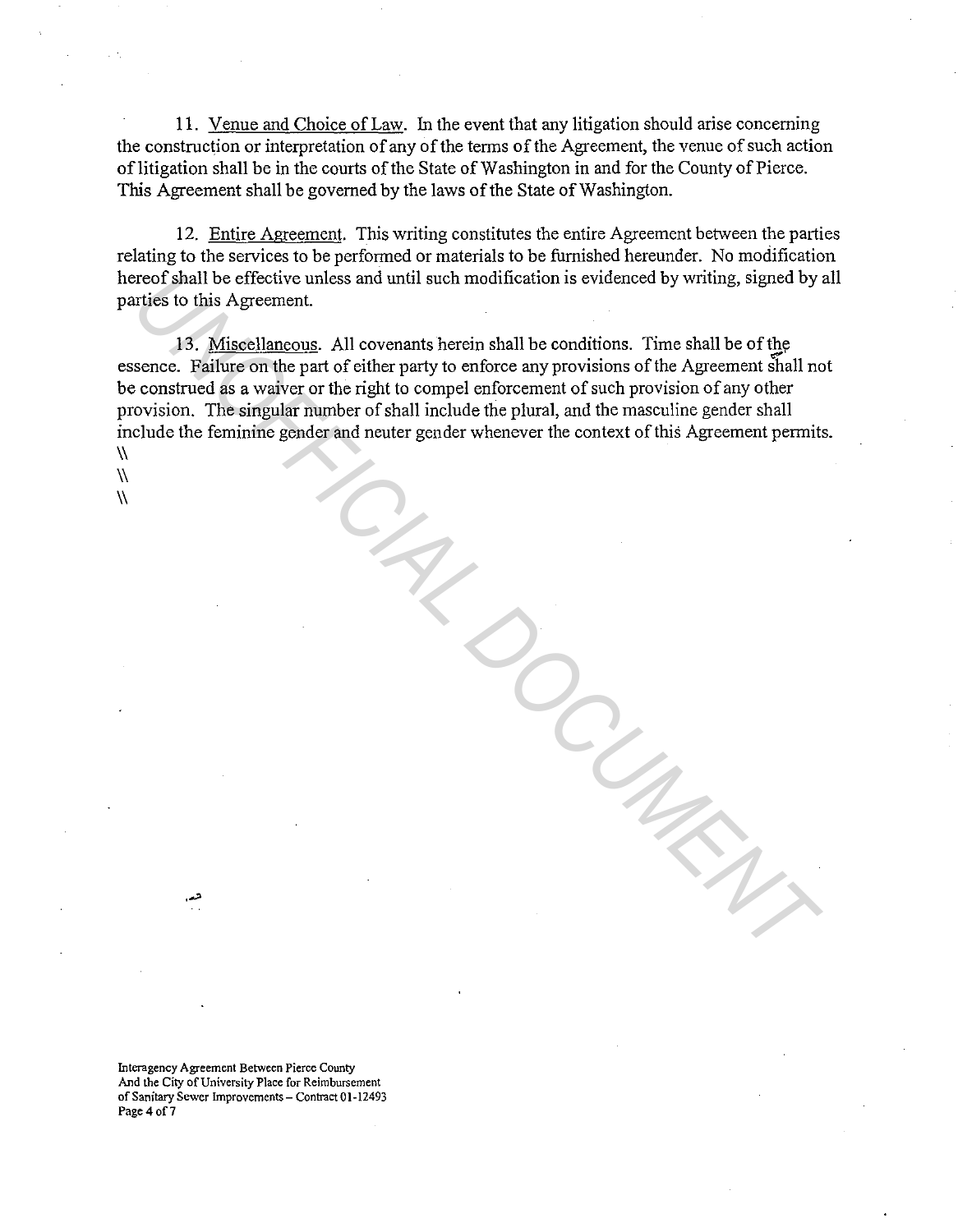IN WITNESS WHEREOF, the parties have executed this Agreement this day of , 2001.

### CITY OF UNIVERSITY PLACE:

Mailing Address: 3715 Bridgeport Way W. University Place, WA 98466

#### PIERCE COUNTY:

..... - - - ........ . . . . . . . . . . . . . . . . . . . . . . . . . . . . . . . . . . ·.·.·~··.·.·.·.·.· . . . . . .... . . . ~Ii+ . . . . ... . . . . . . . . . . . . . . . . . . . . . . . . . . . . . . . . . . . . . . . . . . . . . . . . . . .

DEPARTMENT DIRECTOR Date

M. Ale Plale 03/20/01

(approved as to form)

BUDGET & FINANCE Date

Street Address: Same

pproved\as to Form:

Expansive of the state of the state of the state of the state of the state of the state of the state of the state of the state of the state of the state of the state of the state of the state of the state of the state of

COUNTY EXECUTNE Date

Interagency Agreement Between Pierce County And the City of University Place for Reimbursement of Sanitary Sewer Improvements - Contract 01-12493 Page 5 of 7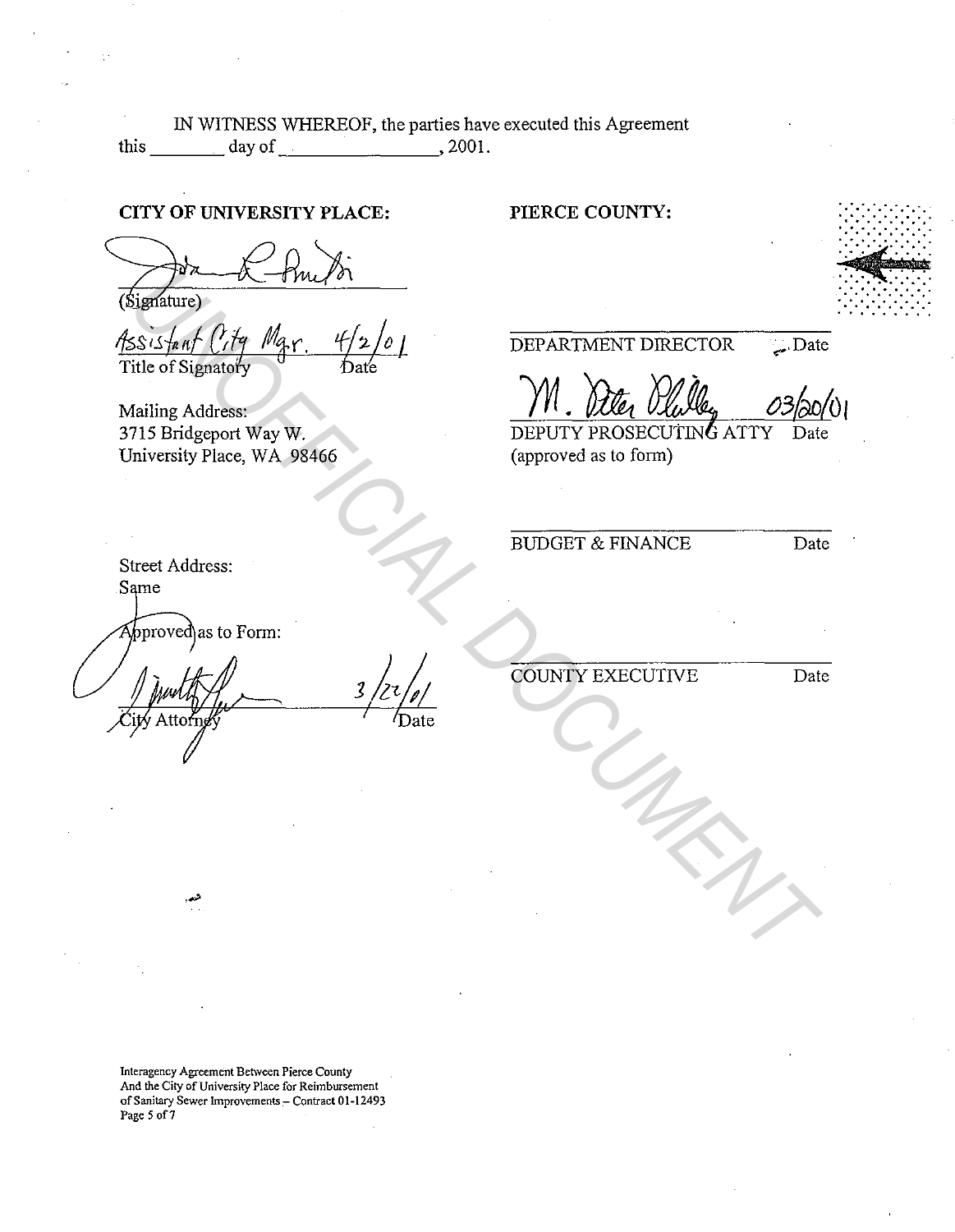#### **EXHIBIT** "A"

#### SCOPE OF WORK

The sanitary sewer utility improvements shall include:

The furnishing and installation of approximately 1,025 lineal feet  $(L.F.)$  of 8-inch polyvinyl chloride pipe (P.V.C.) gravity sewer main, 29 L.F. of 8" DIP CL 52 gravity sewer main and approximately 595 L.F. of 6-inch polyvinyl chloride pipe  $(P.V.C.)$  side sewers. The gravity sanitary sewer pipe and related appurtenances shall be constructed in and along City right-of-way for Sunset Drive West all located in the Southwest 1/4 of Section 15, Township 20, North, Range 2 East W.M. The work will also require as-built surveying, 900 square yards of asphalt patch restoration, erosion control, trench excavation safety systems, connection to existing facilities and side sewer installation.

Upon completion of all sanitary sewer work and prior to final project acceptance by the County, the Contractor's surveyor shall be required to provide the County with a survey, as-builting the subject construction. The survey information shall be submitted to the County both on 3.5" computer disks (.dwg format) or compact disk (CD), and on 36 x 24 inch paper sheets at a 1 inch = 50 feet horizontal scale and shall include the horizontal and vertical location of all manhole rim and invert elevations, bearings and distances on all sewer lines installed, all stub locations from the closest downstream manhole (including length and depth), location of sewer lines, manholes, vaults and equipment pads in relationship to sanitary sewer easements and right-of-ways, and location of monumentation utilized for control. The as-built drawings shall be stamped, dated, signed and labeled "As-Built Drawing" by the Contractor's Licensed Land Surveyor. The furnishing and installation of approximately 1,025 limel feet  $(L, F_1)$  of 8-inch polyvinyl<br>althordes pie (P.V.C.) gravity sever main, 29 L.F. of 8° DIP CL 52 gravity sever main and<br>hordes pie (P.V.C.) gravity sever mai

Please see the attached Sunset Drive West Sanitary Sewer Improvements drawings (Exhibit "B").

**Interagency Agreement Between Pierce County And the City of University Place for Reimbursement of Sanitary Sewer Improvements - Contract 01-12493 Page 6 of7**